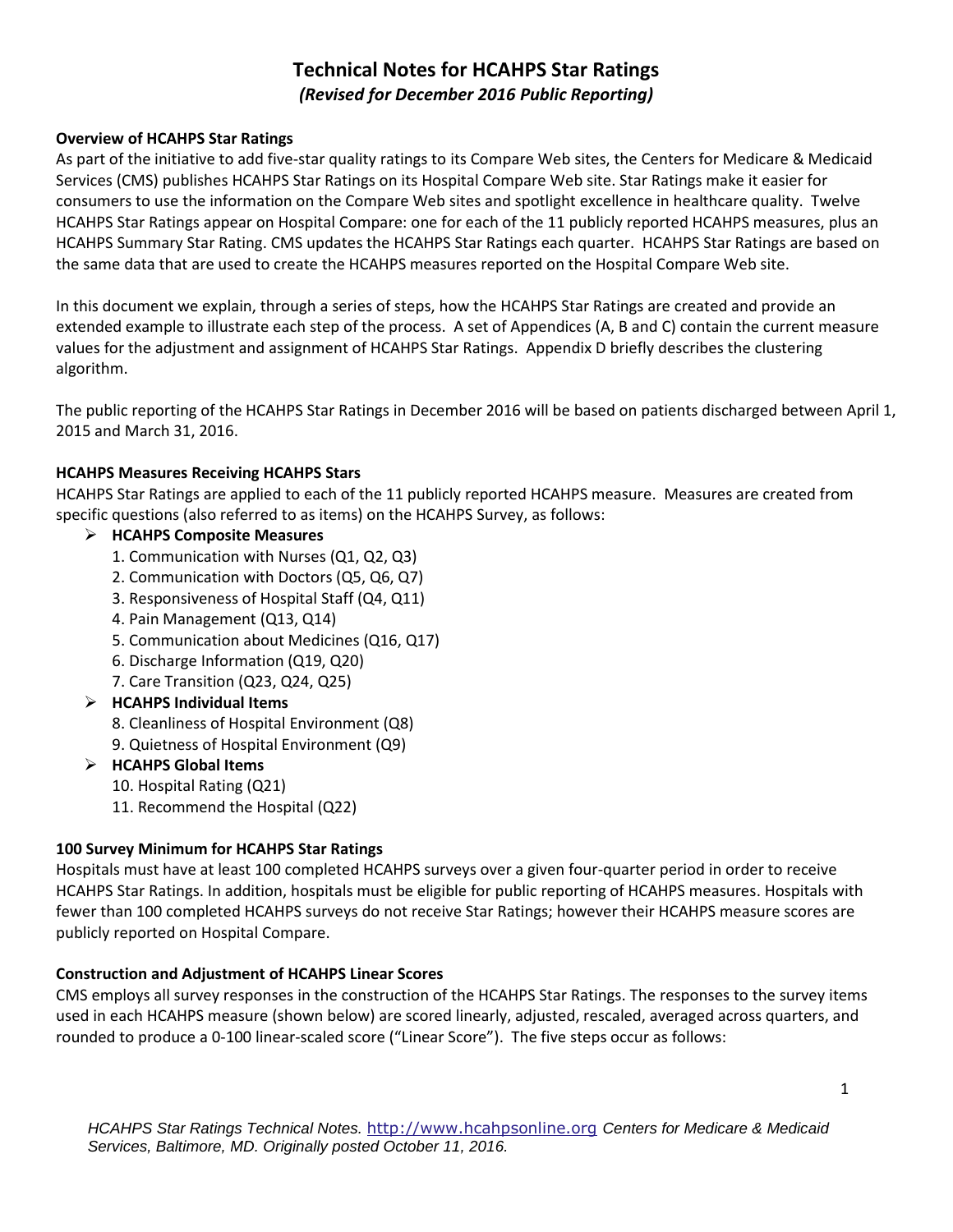#### **One: Linear scoring**

The Linear Score used in HCAHPS Star Ratings is closely related to the "top-box," "middle-box" and "bottom-box" scores publicly reported on the Hospital Compare Web site. Please note that neither screener (10, 12, 15, and 18) nor "About You" (26-32) items are converted to linear scores.

Individual responses to the HCAHPS Survey are scored as follows:

#### **For items 1-9, 11, 13-14, and 16-17:**

 $\triangleright$  "Never" = 1; "Sometimes" = 2; "Usually" = 3; and "Always" = 4

**For items 19 and 20:** 

 $\triangleright$  "No" = 0; and "Yes" = 1

**For item 21:** 

 $\triangleright$  Hospital Rating "0" = 0; Hospital Rating "1" = 1; Hospital Rating "2" = 2 ... Hospital Rating "10" = 10 **For item 22:** 

```
\triangleright "Definitely No" = 1; "Probably No" = 2; "Probably Yes" = 3; and "Definitely Yes" = 4
```
## **For items 23, 24, and 25:**

 $\triangleright$  "Strongly Disagree" = 1; "Disagree" = 2; "Agree" = 3; and "Strongly Agree" = 4

The item responses are averaged at the hospital level to form the hospital-level mean for each measure.

## **Two: Adjustment of HCAHPS linear scores**

CMS applies adjustments for the effects of patient mix, survey mode, and quarterly weighting through a series of steps, as follows.

First, CMS applies patient-mix adjustment (PMA) to quarterly HCAHPS scores to account for the tendency of certain patient sub-groups to respond more positively or negatively to the HCAHPS Survey. PMA enables fair comparisons across hospitals by adjusting hospital scores as if all hospitals had an identical mix of patient characteristics. The patientmix adjustment table can be found in Appendix A, Table 1. Appendix A, Table 2 contains the national means for patientmix variables. These adjustments are applied to HCAHPS scores on the scale shown above. These values are shown for each answer option on the survey instrument. Additional information about the application of the HCAHPS patient-mix adjustments, including the definition of the PMA factors, can be found in the documents on the HCAHPS On-Line Web site, [www.hcahpsonline.org,](http://www.hcahpsonline.org/) under the *"Mode & Patient-Mix Adj"* button.

Second, HCAHPS quarterly scores are adjusted for the effect of mode of survey administration (mail, telephone, mixed mode or Interactive Voice Response). CMS derived the survey mode adjustments from a large-scale, randomized mode experiment. The mode adjustments are included in Appendix B. Similar to PMA, these adjustment are applied on the original scale shown on the HCAHPS survey instrument for each measure. For detailed information about the mode experiment and survey mode adjustment, please see [www.hcahpsonline.org.](http://www.hcahpsonline.org/)

If the measure is a multi-item composite, averaging of items within composites takes place at this point.

#### **Three: Rescaling of HCAHPS linear adjusted scores**

Each adjusted HCAHPS linear measure score on the original scale (shown above) is then transformed into a 0-100 linearscaled score using the following conversion:

The PMA- and mode-adjusted hospital-level measure mean, **M**, minus the lowest possible response to the measure, **R**, divided by the highest possible response to the measure, **K**, minus the lowest response, R. An example follows:

$$
100*\frac{M-R}{K-R}
$$

*HCAHPS Star Ratings Technical Notes.* [http://www.hcahpsonline.org](http://www.hcahpsonline.org/) *Centers for Medicare & Medicaid Services, Baltimore, MD. Originally posted October 11, 2016.*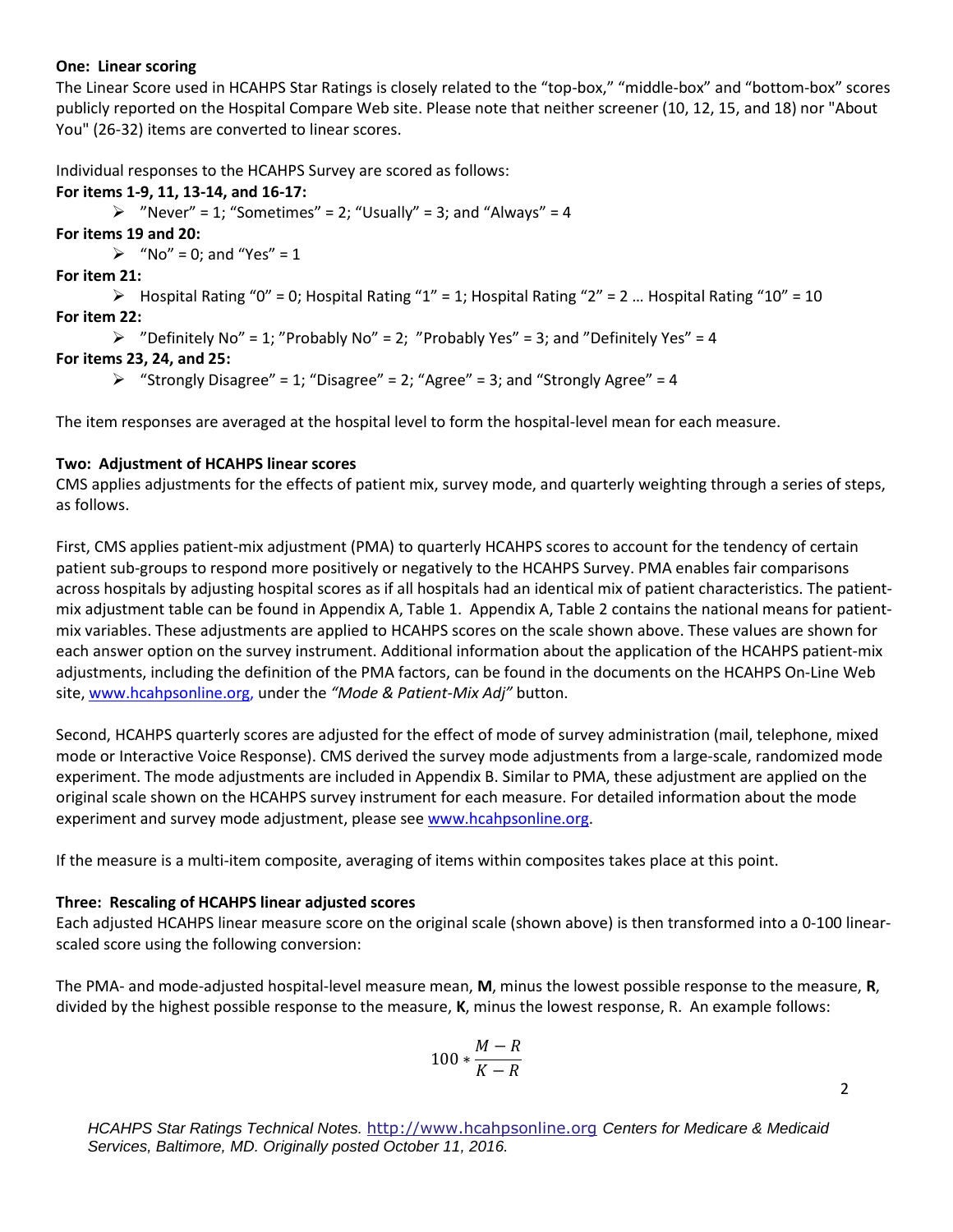### **Four: Weighted Average of Quarters of HCAHPS linear scores**

The four-quarter averages of HCAHPS linear scores are weighted proportionately to the number of eligible patients seen by the hospital in each quarter of the reporting period. Specifically, each quarter's score has a quarterly weight equal to that quarter's eligible discharge size divided by the total eligible discharge size for the four quarters that make up the reporting period.

## **Five: Rounding of HCAHPS linear scores**

The four-quarter averages of HCAHPS linear scores are rounded to integer values (whole numbers) using standard rounding rules, as follows:

If the unrounded four-quarter average is less than [X.5], then round down to nearest whole integer. If the unrounded four-quarter average is equal to or greater than [X.5], then round up to nearest whole integer.

## **An example of the calculation of an HCAHPS Linear Score**

The following is an example of the construction and adjustment of an HCAHPS linear score.

#### **Step 1: Linear scoring**

For a single quarter from Hospital A, 5 patients responded by telephone to HCAHPS Survey Cleanliness item (item 8) as follows: 4, 4, 3, 2, and 4. The mean of these responses is **3.4**.

## **Step 2: Adjustment of HCAHPS linear scores**

This hospital has a total patient-mix adjustment of **-0.038** and a telephone mode adjustment of **-0.072** (as found in the Appendices that follow).

Patient-mix adjustment applied: 3.4 – 0.038 = **3.362**  Phone mode adjustment applied: 3.362 – 0.072 = **3.29** (M) Cleanliness has a maximum response of 4  $(K)$  and a minimum response of 1  $(R)$ .

## **Step 3: Rescaling of HCAHPS linear scores**

To put this score into the 0-100 scale:  $100*(3.29 - 1) / (4 - 1) = 76.33$ Thus, **76.33** is the quarterly Linear Mean Score for Cleanliness for Hospital A.

#### **Step 4: Weighted Average of Quarters of HCAHPS linear scores**

The four-quarter averages of HCAHPS linear scores are weighted proportionately to the number of eligible patients seen by the hospital in each quarter of the reporting period. For instance; a hospital has the following scores and numbers of eligibles for the four quarters in a reporting period:

Q1: 72.35, 4 eligibles; Q2: 67.26, 7 eligibles; Q3: 75.94, 8 eligibles; Q4: 76.33, 5 eligibles.

$$
4 + 7 + 8 + 5 = 24
$$
 total eligibles  
\n $(72.35 * (\frac{4}{24})) + (67.26 * (\frac{7}{24})) + (75.94 * (\frac{8}{24})) + (76.33 * (\frac{5}{24})) = 72.89$  four quarter average

#### **Step 5: Rounding of HCAHPS linear scores**

Four-quarter averages of HCAHPS linear scores are rounded to integer values using standard rounding rules, as follows:

72.89: .89 is greater than .5; so the linear score is rounded up to the next integer, 73.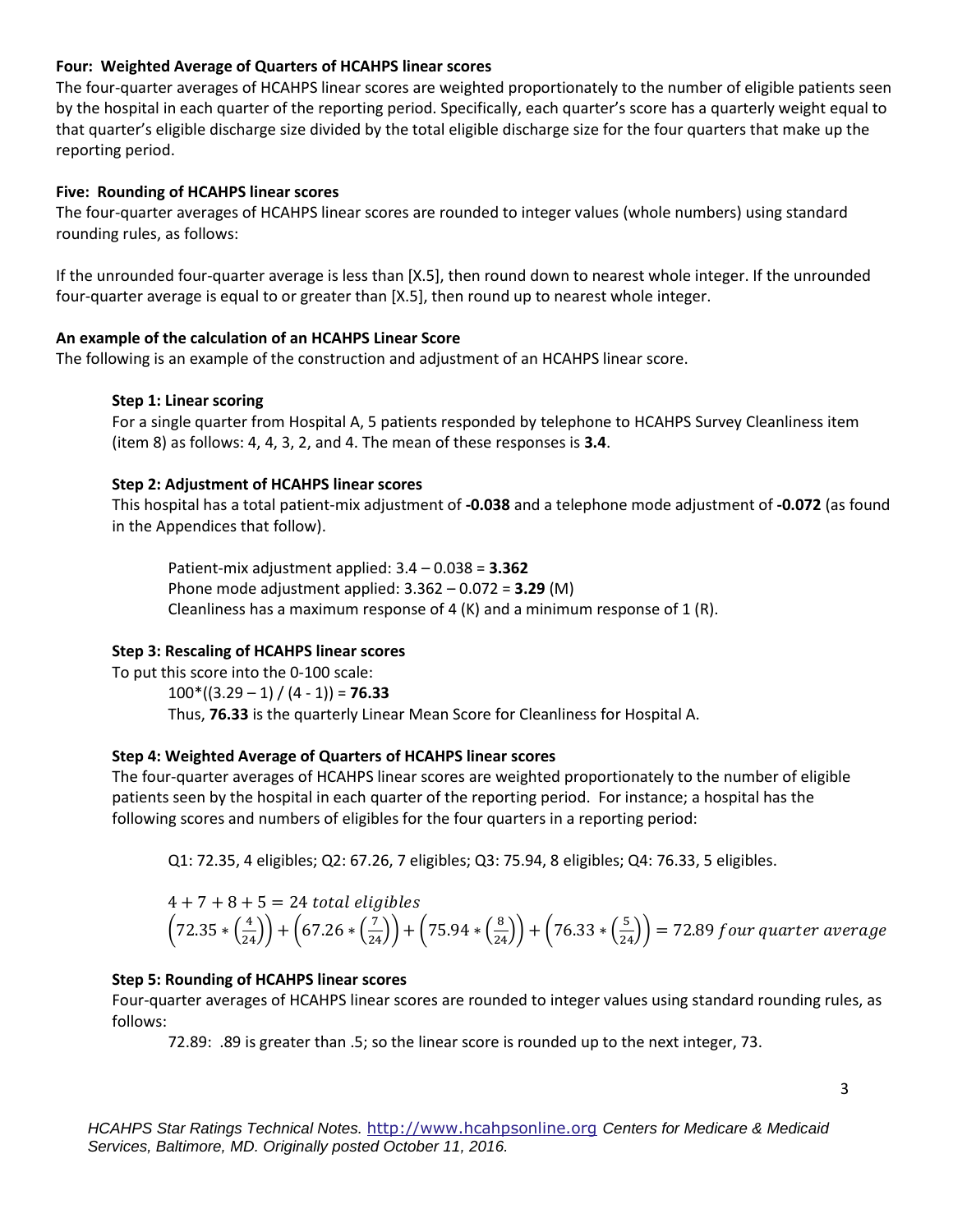### **Conversion of Linear Scores into HCAHPS Star Ratings for the 11 HCAHPS Measures**

Next, CMS assigns 1, 2, 3, 4, or 5 whole stars (only whole stars are assigned; partial stars are not used) for each HCAHPS measure by applying statistical methods that utilize relative distribution and clustering.

The Star Rating for each of the 11 HCAHPS measures is determined by applying a clustering algorithm to the individual measure scores. Conceptually, the clustering algorithm identifies the 'gaps' in the data and creates five categories (one for each star rating) such that scores of hospitals in the same score category (star rating) are as similar as possible, and scores of hospitals in different categories are as different as possible. This clustering algorithm is the same one employed by CMS to determine Medicare Part C and Part D Star Ratings.

The variance in measure scores is separated into within-cluster and between-cluster sum of squares components. The algorithm develops clusters that minimize the variance of measure scores within the clusters. More specifically, the clustering algorithm minimizes the within-cluster sum of squares for each of the Star Ratings levels. The cut points (boundaries) for star assignments are derived from the range of individual measure Star Ratings per cluster. The star levels associated with each cluster are determined by ordering the means of each cluster. The cut points for the current HCAHPS Star Ratings are shown in Appendix C. Additional information about the clustering method can be found in Appendix D.

#### **The HCAHPS Summary Star Rating**

In addition to Star Ratings for the 11 HCAHPS measures, CMS introduced a new metric, the HCAHPS Summary Star Rating, which is the average of all of the Star Ratings of the HCAHPS measures. The HCAHPS Summary Star Rating is constructed from the following components:

- $\triangleright$  The Star Ratings from each of the 7 HCAHPS Composite Measures
	- $\circ$  Communication with Nurses, Communication with Doctors, Responsiveness of Hospital Staff, Pain Management, Communication about Medicines, Discharge Information, and Care Transition.
- $\triangleright$  A single Star Rating for the HCAHPS Individual Items
	- o The average of the Star Ratings assigned to Cleanliness of Hospital Environment and Quietness of Hospital Environment.
- $\triangleright$  A single Star Rating for the HCAHPS Global Items
	- o The average of the Star Ratings assigned to Hospital Rating and Recommend the Hospital.

The 9 Star Ratings (7 Composite Measure Star Ratings + Star Rating for Individual Items + Star Rating for Global Items) are combined as a simple average to form the HCAHPS Summary Star Rating. In the final step, normal rounding rules are applied to the 9-measure average to arrive at the HCAHPS Summary Star Rating (1, 2, 3, 4, or 5 stars).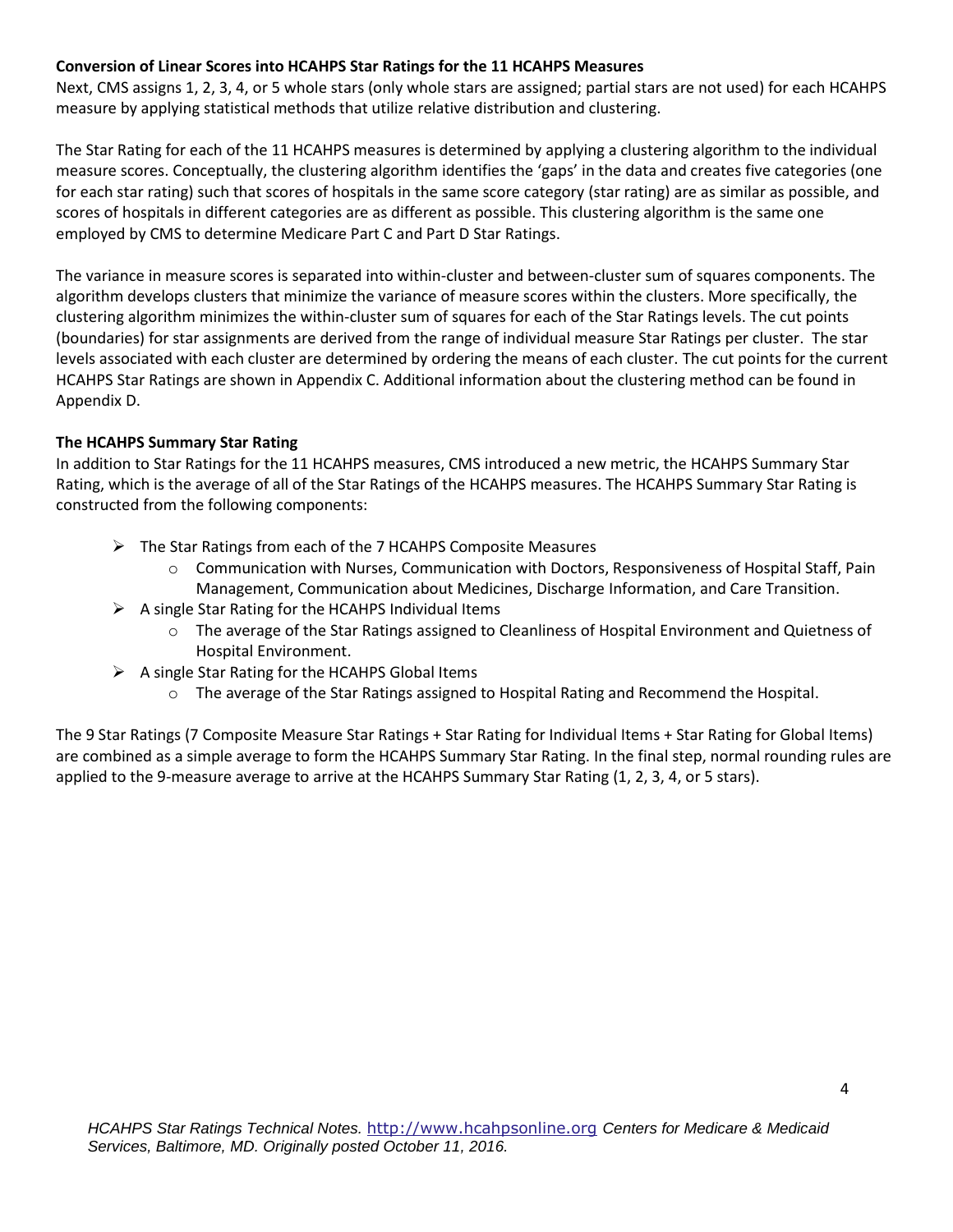## **An example of the calculation of the HCAHPS Summary Star Rating.**

The following is an example of how to calculate the HCAHPS Summary Star Rating. Suppose a hospital has Star Ratings for each of the 11 HCAHPS measures as shown in following table.

|                                            | 11<br><b>HCAHPS</b><br><b>Measure</b><br><b>Star</b><br>Ratings | 9 Star<br><b>Ratings</b><br><b>Used in</b><br><b>HCAHPS</b><br><b>Summary</b><br><b>Star Rating</b> | 9-Measure<br><b>HCAHPS Summary Star</b><br><b>Rating Average</b><br>(unrounded) | <b>HCAHPS</b><br><b>Summary</b><br><b>Star Rating</b><br>(rounded) |
|--------------------------------------------|-----------------------------------------------------------------|-----------------------------------------------------------------------------------------------------|---------------------------------------------------------------------------------|--------------------------------------------------------------------|
| <b>HCAHPS Composite Measures</b>           |                                                                 |                                                                                                     |                                                                                 |                                                                    |
| <b>Communication with Nurses</b>           | 4                                                               | 4                                                                                                   |                                                                                 |                                                                    |
| <b>Communication with Doctors</b>          | 3                                                               | 3                                                                                                   |                                                                                 |                                                                    |
| Responsiveness of Hospital Staff           | 4                                                               | 4                                                                                                   |                                                                                 |                                                                    |
| Pain Management                            | 5                                                               | 5                                                                                                   |                                                                                 |                                                                    |
| <b>Communication about Medicines</b>       | 4                                                               | 4                                                                                                   |                                                                                 |                                                                    |
| Discharge Information                      | 4                                                               | 4                                                                                                   | $(4+3+4+5+4+4+3+5+3.5)/9$                                                       | 4                                                                  |
| <b>Care Transition</b>                     | 3                                                               | 3                                                                                                   | $= 3.944$                                                                       |                                                                    |
| <b>HCAHPS Individual Items</b>             |                                                                 |                                                                                                     |                                                                                 |                                                                    |
| <b>Cleanliness of Hospital Environment</b> | 5                                                               | $(5+5)/2$                                                                                           |                                                                                 |                                                                    |
| Quietness of Hospital Environment          | 5                                                               | $= 5$                                                                                               |                                                                                 |                                                                    |
| <b>HCAHPS Global Items</b>                 |                                                                 |                                                                                                     |                                                                                 |                                                                    |
| <b>Hospital Rating</b>                     | 4                                                               | $(4+3)/2$                                                                                           |                                                                                 |                                                                    |
| Recommend the Hospital                     | 3                                                               | $= 3.5$                                                                                             |                                                                                 |                                                                    |

**Step 1:** Calculate a Star Rating for HCAHPS Individual Items by averaging the Star Ratings for Cleanliness of Hospital Environment and Quietness of Hospital Environment.

In this example, the Star Rating for HCAHPS Individual Items =  $(5+5)/2 = 5$ .

**Step 2:** Calculate a Star Rating for HCAHPS Global Items by averaging the Star Ratings for Hospital Rating and Recommend the Hospital.

In this example, the Star Rating for HCAHPS Global Items = (4+3)/2 = 3.5. *Note: Do not round this average.*

**Step 3:** Calculate the HCAHPS Summary Star Rating as the average of the 7 composite measure Star Ratings, the Star Rating for HCAHPS Individual Items, and the Star Rating for HCAHPS Global Items.

In this example, the HCAHPS Summary Star Rating =  $(4+3+4+5+4+4+3+5+3.5)/9 = 3.944$ .

**Step 4:** Lastly, round the 9-Measure HCAHPS Summary Star Rating Average using the rounding table below. In this example, the hospital's HCAHPS Summary Star Rating rounds to 4 stars.

CMS uses standard rounding rules for the assignment of HCAHPS Summary Stars, as follows:

| 9-Measure HCAHPS Summary Star Rating Average | <b>HCAHPS Summary Star Rating Assignment</b> |
|----------------------------------------------|----------------------------------------------|
| $≥1.00$ and <1.50                            | 1 Star                                       |
| ≥1.50 and $<$ 2.50                           | 2 Stars                                      |
| $\geq$ 2.50 and <3.50                        | 3 Stars                                      |
| $\geq$ 3.50 and <4.50                        | 4 Stars                                      |
| ≥4.50 and ≤5.00                              | 5 Stars                                      |

*HCAHPS Star Ratings Technical Notes.* [http://www.hcahpsonline.org](http://www.hcahpsonline.org/) *Centers for Medicare & Medicaid Services, Baltimore, MD. Originally posted October 11, 2016.*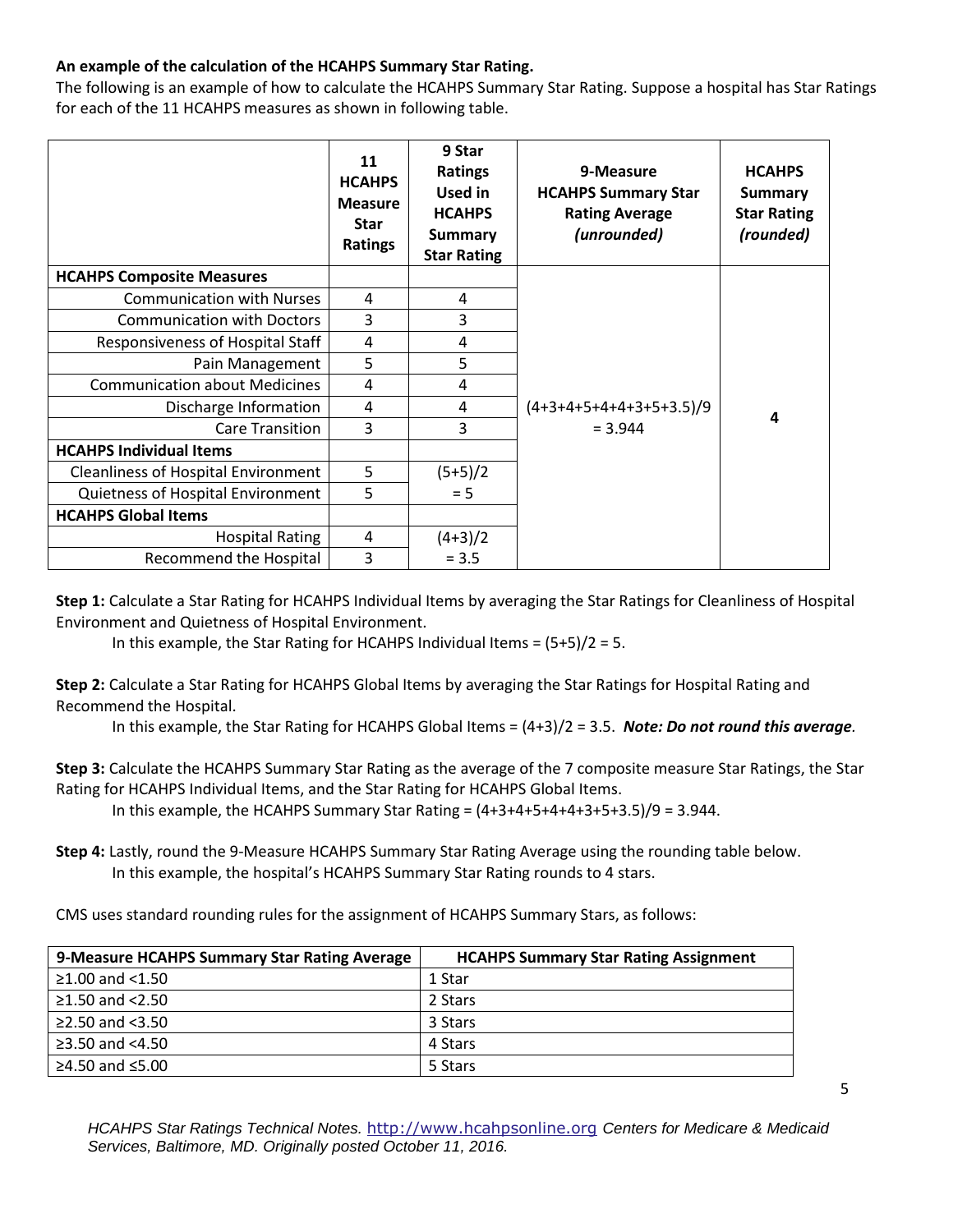## **Appendix A, Table 1: HCAHPS Patient-Mix Adjustments of Linear Scores for Patients Discharged Between Quarter 2, 2015 and Quarter 1, 2016 (April 1, 2015 to March 31, 2016)**

| Patient-Mix<br>Adjustment (PMA)                                                           | Comm. with Nurses | Comm. with Doctors | Responsiveness of Hosp. Staff | Pain Management | Comm. About Medicines | Cleanliness of Hosp. Env. | Quietness of Hosp. Env. | Discharge Information | Care Transition | Hospital Rating | Recommend the Hospital |
|-------------------------------------------------------------------------------------------|-------------------|--------------------|-------------------------------|-----------------|-----------------------|---------------------------|-------------------------|-----------------------|-----------------|-----------------|------------------------|
| Education (per level;<br>1=8th grade or less and<br>6=More than 4-year<br>college degree) | 0.0166            | 0.0201             | 0.0259                        | 0.0262          | 0.0527                | 0.0156                    | 0.0495                  | 0.0052                | 0.0031          | 0.1158          | 0.0196                 |
| Self-Rated Health (per<br>level; 1=Excellent and<br>5=Poor)                               | 0.0654            | 0.0679             | 0.0864                        | 0.0917          | 0.0966                | 0.0614                    | 0.0629                  | 0.0103                | 0.0780          | 0.2383          | 0.0757                 |
| Response Percentile<br>(per 1% of response<br>percentile)                                 | 0.0023            | 0.0023             | 0.0031                        | 0.0021          | 0.0034                | 0.0009                    | 0.0003                  | 0.0003                | 0.0022          | 0.0056          | 0.0020                 |
| <b>LANGUAGE SPOKEN AT</b><br><b>HOME</b>                                                  |                   |                    |                               |                 |                       |                           |                         |                       |                 |                 |                        |
| Spanish                                                                                   | $-0.0127$         | $-0.0417$          | $-0.0226$                     | $-0.0769$       | $-0.0770$             | 0.0111                    | $-0.0862$               | $-0.0087$             | $-0.0080$       | $-0.4346$       | $-0.1224$              |
| Chinese                                                                                   | 0.0964            | 0.0820             | 0.1219                        | 0.1150          | 0.0139                | 0.0262                    | $-0.0447$               | $-0.0257$             | 0.1137          | 0.0868          | 0.0203                 |
| R/V/O                                                                                     | 0.0131            | 0.0070             | 0.0464                        | 0.0195          | $-0.0348$             | 0.0453                    | $-0.0848$               | $-0.0010$             | 0.0591          | $-0.0006$       | $-0.0212$              |
| English (REFERENCE)                                                                       | 0.0000            | 0.0000             | 0.0000                        | 0.0000          | 0.0000                | 0.0000                    | 0.0000                  | 0.0000                | 0.0000          | 0.0000          | 0.0000                 |
| <b>AGE</b>                                                                                |                   |                    |                               |                 |                       |                           |                         |                       |                 |                 |                        |
| Age 18-24                                                                                 | 0.0660            | 0.0737             | 0.1394                        | 0.1347          | $-0.1371$             | 0.0666                    | $-0.0285$               | $-0.0320$             | $-0.0423$       | 0.6652          | 0.2186                 |
| Age 25-34                                                                                 | 0.0326            | 0.0468             | 0.0470                        | 0.0945          | $-0.1609$             | 0.0602                    | $-0.0444$               | $-0.0406$             | $-0.0839$       | 0.5407          | 0.1566                 |
| Age 35-44                                                                                 | 0.0167            | 0.0246             | 0.0228                        | 0.0706          | $-0.1656$             | 0.0640                    | $-0.0182$               | $-0.0446$             | $-0.0829$       | 0.4364          | 0.1265                 |
| Age 45-54                                                                                 | $-0.0192$         | $-0.0128$          | $-0.0181$                     | 0.0213          | $-0.1854$             | 0.0553                    | $-0.0014$               | $-0.0503$             | $-0.1001$       | 0.2383          | 0.0623                 |
| Age 55-64                                                                                 | $-0.0443$         | $-0.0388$          | $-0.0509$                     | $-0.0143$       | $-0.1821$             | 0.0366                    | 0.0012                  | $-0.0543$             | $-0.1100$       | 0.0855          | 0.0203                 |
| Age 65-74                                                                                 | $-0.0550$         | $-0.0590$          | $-0.0595$                     | $-0.0476$       | $-0.1617$             | 0.0347                    | $-0.0113$               | $-0.0483$             | $-0.1057$       | $-0.0244$       | $-0.0063$              |
| Age 75-84                                                                                 | $-0.0362$         | $-0.0379$          | $-0.0399$                     | $-0.0324$       | $-0.0970$             | 0.0265                    | 0.0024                  | $-0.0235$             | $-0.0512$       | $-0.0485$       | $-0.0130$              |
| Age 85+ (REFERENCE)                                                                       | 0.0000            | 0.0000             | 0.0000                        | 0.0000          | 0.0000                | 0.0000                    | 0.0000                  | 0.0000                | 0.0000          | 0.0000          | 0.0000                 |
| <b>SERVICE LINE</b>                                                                       |                   |                    |                               |                 |                       |                           |                         |                       |                 |                 |                        |
| Maternity                                                                                 | $-0.1093$         | $-0.2269$          | $-0.2429$                     | $-0.2229$       | $-0.2285$             | $-0.0002$                 | $-0.1957$               | $-0.0611$             | $-0.1126$       | $-0.5860$       | $-0.2267$              |
| Surgical                                                                                  | $-0.0146$         | $-0.1626$          | $-0.0391$                     | $-0.0805$       | $-0.0553$             | $-0.0118$                 | $-0.0424$               | $-0.0443$             | $-0.0716$       | $-0.2862$       | $-0.0992$              |
| Medical (REFERENCE)                                                                       | 0.0000            | 0.0000             | 0.0000                        | 0.0000          | 0.0000                | 0.0000                    | 0.0000                  | 0.0000                | 0.0000          | 0.0000          | 0.0000                 |
| <b>INTERACTIONS</b>                                                                       |                   |                    |                               |                 |                       |                           |                         |                       |                 |                 |                        |
| Surgical Line * Age <sup>1</sup>                                                          | 0.0006            | 0.0123             | $-0.0009$                     | $-0.0016$       | 0.0011                | $-0.0034$                 | 0.0017                  | $-0.0019$             | 0.0040          | 0.0247          | 0.0087                 |
| Maternity Line * Age <sup>1</sup>                                                         | 0.0162            | 0.0248             | 0.0245                        | 0.0254          | 0.0398                | 0.0119                    | 0.0137                  | 0.0146                | 0.0195          | 0.0855          | 0.0322                 |

 $^1$  Age takes on the values of 1 to 8 as follows: (1: 18 to 24); (2: 25 to 34); (3: 35 to 44); (4: 45 to 54); (5: 55 to 64); (6: 65 to 74); (7: 75 to 84); and (8: 85+).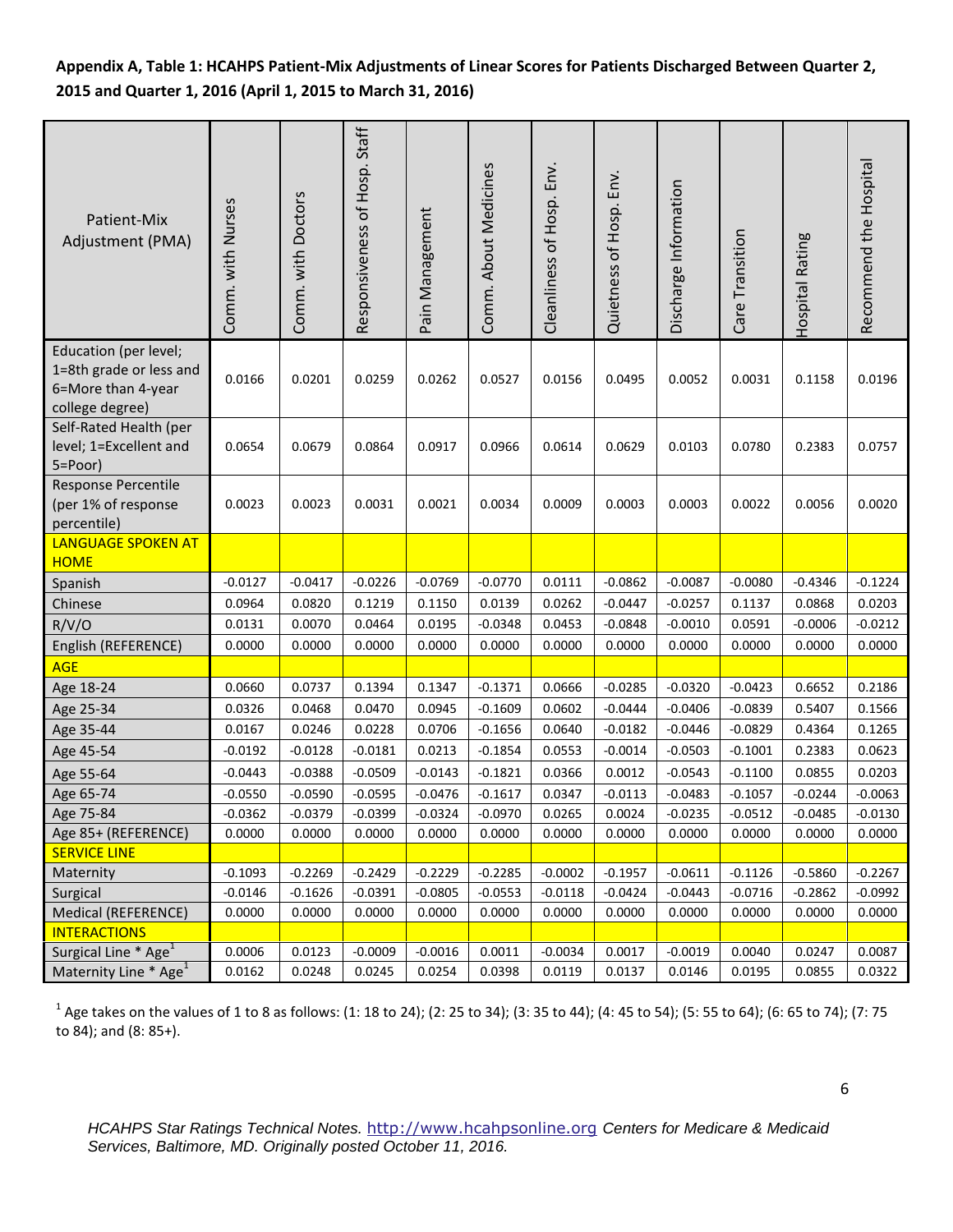### **Appendix A, Table 2: National Means of PMA Variables for Patients Discharged Between Quarter 2, 2015 and Quarter 1, 2016 (April 1, 2015 to March 31, 2016)**

| Patient-Mix Adjustment<br>(PMA)                                                        | <b>National Mean</b> |
|----------------------------------------------------------------------------------------|----------------------|
| Education (per level;<br>1=8th grade or less and 6=More<br>than 4-year college degree) | 3.781                |
| Self-Rated Health (per level;<br>1=Excellent and 5=Poor)                               | 2.759                |
| Response Percentile                                                                    | 13.7%                |
| LANGUAGE SPOKEN AT HOME                                                                |                      |
| Spanish                                                                                | 5.0%                 |
| Chinese                                                                                | 0.3%                 |
| R/V/O                                                                                  | 1.8%                 |
| English (REFERENCE)                                                                    | 92.9%                |
| <b>AGE</b>                                                                             |                      |
| Age 18-24                                                                              | 3.6%                 |
| Age 25-34                                                                              | 10.7%                |
| Age 35-44                                                                              | 6.7%                 |
| Age 45-54                                                                              | 9.9%                 |
| Age 55-64                                                                              | 19.2%                |
| Age 65-74                                                                              | 24.7%                |
| Age 75-84                                                                              | 17.9%                |
| Age 85+ (REFERENCE)                                                                    | 7.4%                 |
| <b>SERVICE LINE</b>                                                                    |                      |
| Maternity                                                                              | 12.9%                |
| Surgical                                                                               | 36.6%                |
| <b>Medical (REFERENCE)</b>                                                             | 50.5%                |
| <b>INTERACTIONS</b>                                                                    |                      |
| Surgical Line * Age <sup>1</sup>                                                       | 1.966                |
| Maternity Line * Age <sup>1</sup>                                                      | 0.275                |

 $^1$  Age takes on the values of 1 to 8 as follows: (1: 18 to 24); (2: 25 to 34); (3: 35 to 44); (4: 45 to 54); (5: 55 to 64); (6: 65 to 74); (7: 75 to 84); and (8: 85+).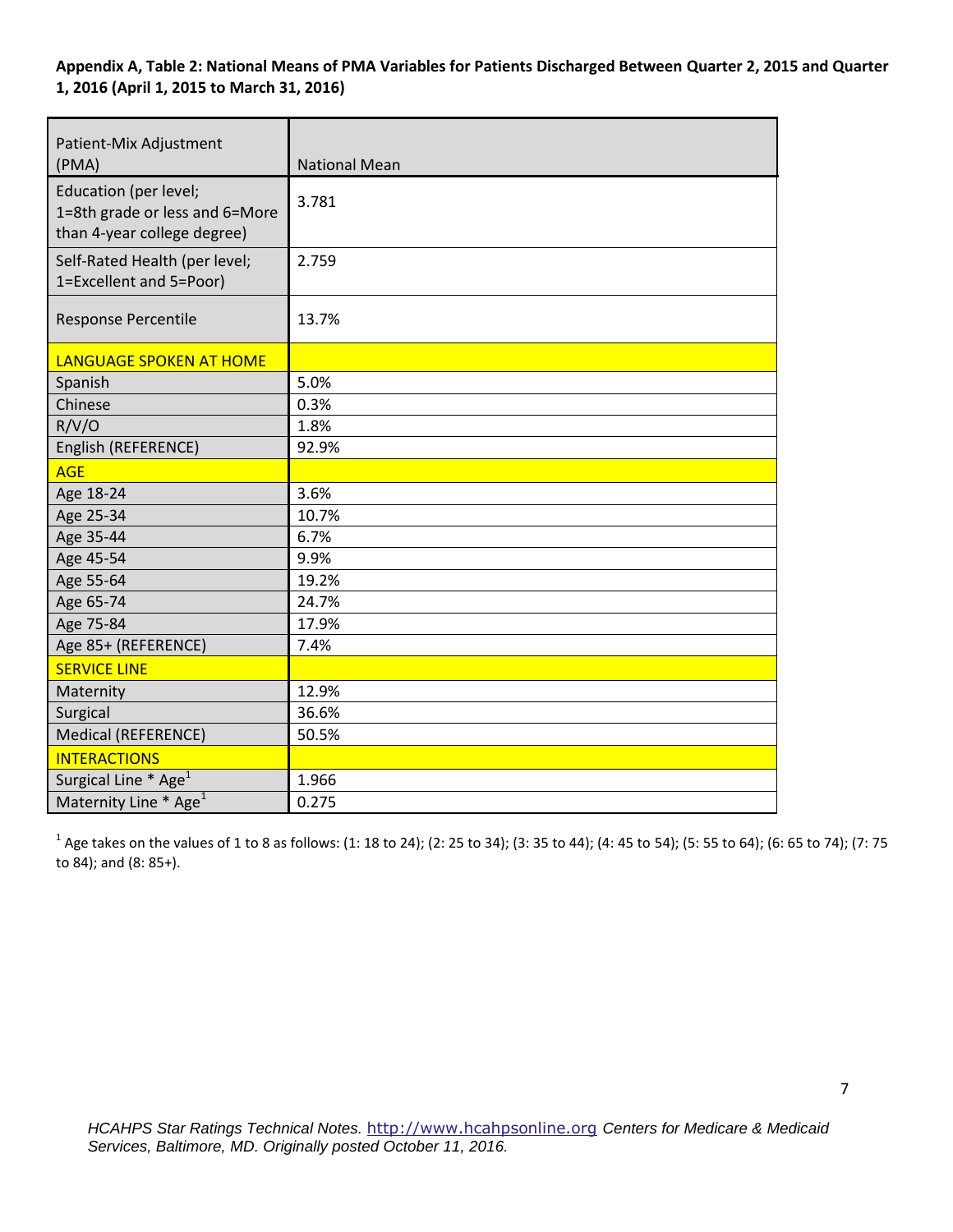**Appendix B: Survey Mode Adjustments of HCAHPS Linear Scores to Adjust to a Reference of Mail Mode (these mode adjustments are applicable on all quarters of HCAHPS scores)** 

|                                            | <b>Phone Only</b> | <b>Mixed</b> | <b>Active IVR</b> |
|--------------------------------------------|-------------------|--------------|-------------------|
| <b>HCAHPS Composite Measures</b>           |                   |              |                   |
| <b>Communication with Nurses</b>           | $-0.031$          | 0.005        | $-0.010$          |
| <b>Communication with Doctors</b>          | 0.011             | 0.028        | 0.009             |
| Responsiveness of Hospital Staff           | $-0.049$          | 0.024        | $-0.001$          |
| Pain Management                            | $-0.042$          | $-0.012$     | $-0.021$          |
| <b>Communication about Medicines</b>       | $-0.044$          | 0.013        | $-0.011$          |
| Discharge Information                      | $-0.013$          | 0.002        | $-0.032$          |
| <b>Care Transition</b>                     | -0.064            | $-0.030$     | 0.061             |
| <b>HCAHPS Individual Items</b>             |                   |              |                   |
| <b>Cleanliness of Hospital Environment</b> | $-0.072$          | $-0.032$     | $-0.037$          |
| Quietness of Hospital Environment          | $-0.044$          | $-0.038$     | $-0.109$          |
| <b>HCAHPS Global Items</b>                 |                   |              |                   |
| <b>Hospital Rating</b>                     | $-0.057$          | 0.008        | $-0.001$          |
| <b>Recommend the Hospital</b>              | $-0.049$          | $-0.008$     | $-0.018$          |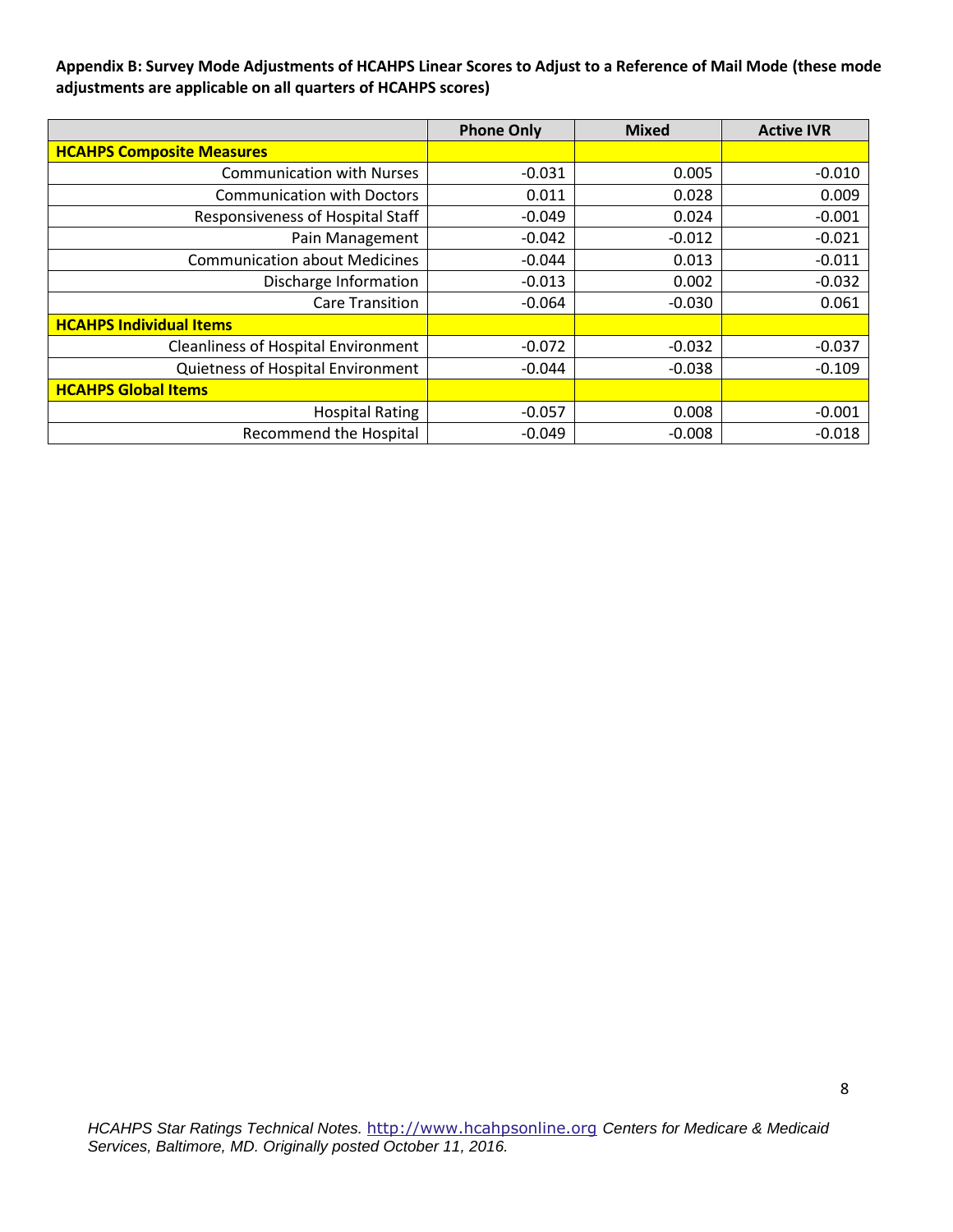**Appendix C: HCAHPS Star Rating Cut Points for Patients Discharged Between Quarter 2, 2015 and Quarter 1, 2016 (April 1, 2015 to March 31, 2016)** 

|                                            | 1 Star | 2 Stars                | 3 Stars          | 4 Stars          | 5 Stars   |
|--------------------------------------------|--------|------------------------|------------------|------------------|-----------|
| <b>HCAHPS Composite Measures</b>           |        |                        |                  |                  |           |
| <b>Communication with Nurses</b>           | < 85   | $≥85$ to <90           | ≥90 to <92       | $≥92$ to $<94$   | $\geq 94$ |
| <b>Communication with Doctors</b>          | < 87   | ≥87 to <91             | $\geq$ 91 to <93 | $\geq$ 93 to <95 | $\geq$ 95 |
| Responsiveness of Hospital Staff           | <77    | ≥77 to <82             | $\geq$ 82 to <86 | ≥86 to <91       | $\geq 91$ |
| Pain Management                            | < 82   | $≥82$ to $≤87$         | ≥87 to <89       | $\geq$ 89 to <93 | $\geq$ 93 |
| <b>Communication about Medicines</b>       | < 70   | ≥70 to <77             | ≥77 to <81       | $\geq 81$ to <86 | $\geq 86$ |
| Discharge Information                      | < 81   | $\geq 81$ to <85       | $≥85$ to $<88$   | $≥88$ to <92     | $\geq$ 92 |
| <b>Care Transition</b>                     | < 78   | ≥78 to <81             | $\geq 81$ to <83 | ≥83 to <87       | $\geq 87$ |
| <b>HCAHPS Individual Items</b>             |        |                        |                  |                  |           |
| <b>Cleanliness of Hospital Environment</b> | < 83   | ≥83 to <87             | ≥87 to <89       | $\geq$ 89 to <93 | $\geq$ 93 |
| Quietness of Hospital Environment          | <77    | ≥77 to <81             | $\geq 81$ to <86 | ≥86 to <91       | $\geq 91$ |
| <b>HCAHPS Global Items</b>                 |        |                        |                  |                  |           |
| <b>Hospital Rating</b>                     | < 81   | $\geq 81$ to $\leq 86$ | $≥86$ to <89     | $\geq$ 89 to <93 | $\geq$ 93 |
| <b>Recommend the Hospital</b>              | < 82   | $\geq$ 82 to <86       | $≥86$ to <90     | ≥90 to <94       | $\geq 94$ |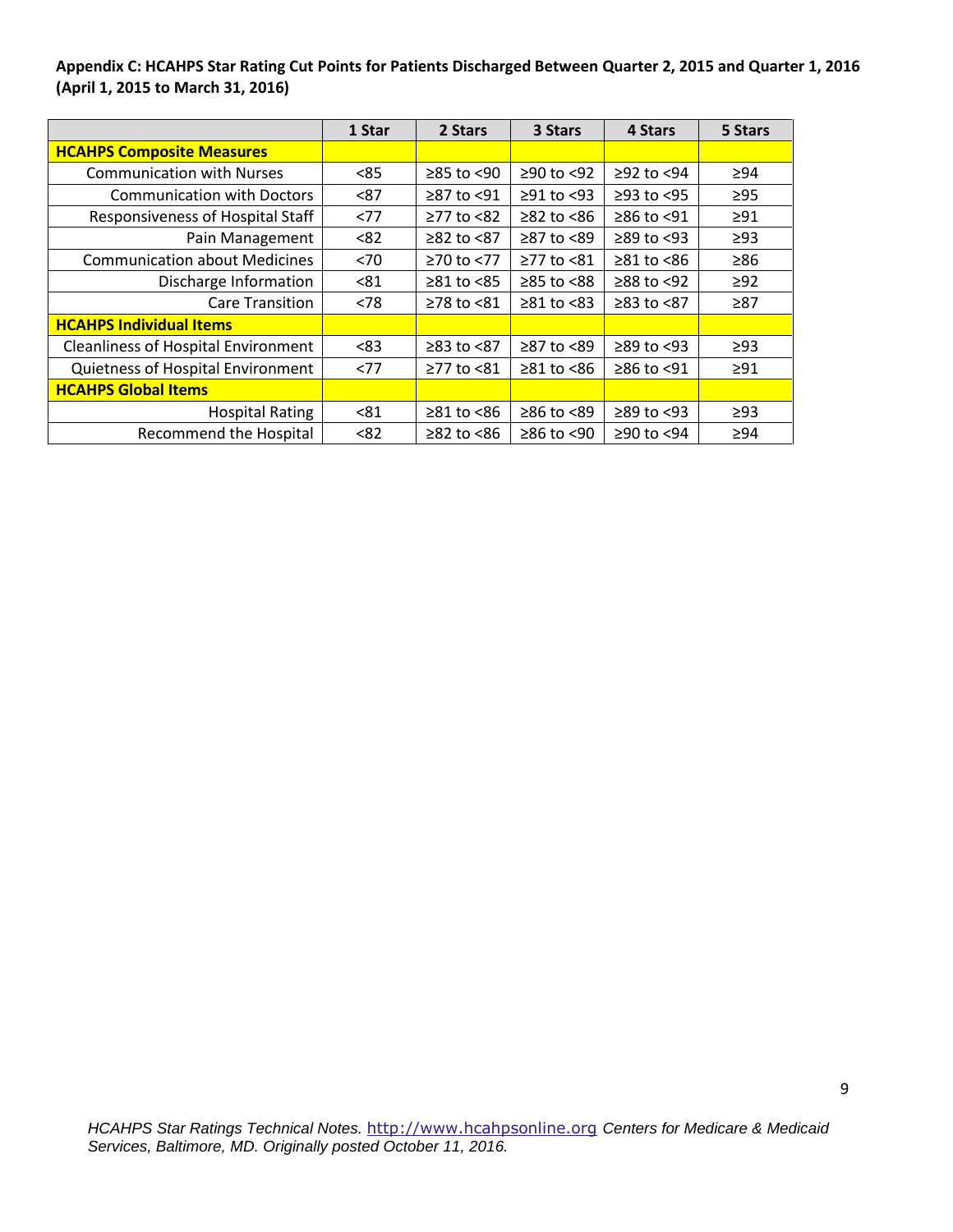## **Appendix D: Individual Measure Star Assignment Process**

Below are detailed steps of the clustering method to develop individual measure stars. For each measure, the clustering method does the following:

- 1. Produces the individual measure distance matrix.
- 2. Groups the measure scores into an initial set of clusters.
- 3. Selects the final set of clusters.

## **1. Produce the individual measure distance matrix.**

For each pair of hospital j and k (j>=k) among the n hospitals with measure score data, compute the Euclidian distance of their measure scores (e.g., the absolute value of the difference between the two measure scores). Enter this distance in row j and column k of a distance matrix with n rows and n columns. This matrix can be produced using the DISTANCE procedure in SAS as follows:

proc distance data=inclusterdat out=distancedat method=Euclid;

```
var interval(measure_score);
    id CCN;
run;
```
In the above code, the input data set, *inclusterdat,* is the list of hospitals with scores for a particular measure. Each record has a unique identifier, CCN. The option *method=Euclid* specifies that distances between hospital measure scores should be based on Euclidean distance. The input data contain a variable called *measure\_score.* In the *var* call, the parentheses around *measure\_score* indicate that *measure\_score* is considered to be an interval or numeric variable. The distances computed by this code are stored to an output data set called *distancedat.* 

## **2. Create a tree of cluster assignments.**

The distance matrix calculated in Step 1 is the input to the clustering procedure. The stored distance algorithm is implemented to compute cluster assignments. The following process is implemented by using the CLUSTER procedure in SAS:

- a. The input measure score distances are squared.
- b. The clusters are initialized by assigning each hospital to its own cluster.
- c. In order to determine which pair of clusters to merge, Ward's minimum variance method is used to separate the variance of the measure scores into within-cluster and between-cluster sum of squares components.
- d. From the existing clusters, two clusters will be selected for merging to minimize the within-cluster sum of squares over all possible sets of clusters that might result from a merge.
- e. Steps b and c are repeated to reduce the number of clusters by one until a single cluster containing all hospitals results.

The result is a data set that contains a tree-like structure of cluster assignments, from which any number of clusters between 1 and the number of hospital measure scores could be computed. The SAS code for implementing these steps is:

proc cluster data=distancedat method=ward outtree=treedat noprint;

id CCN;

run;